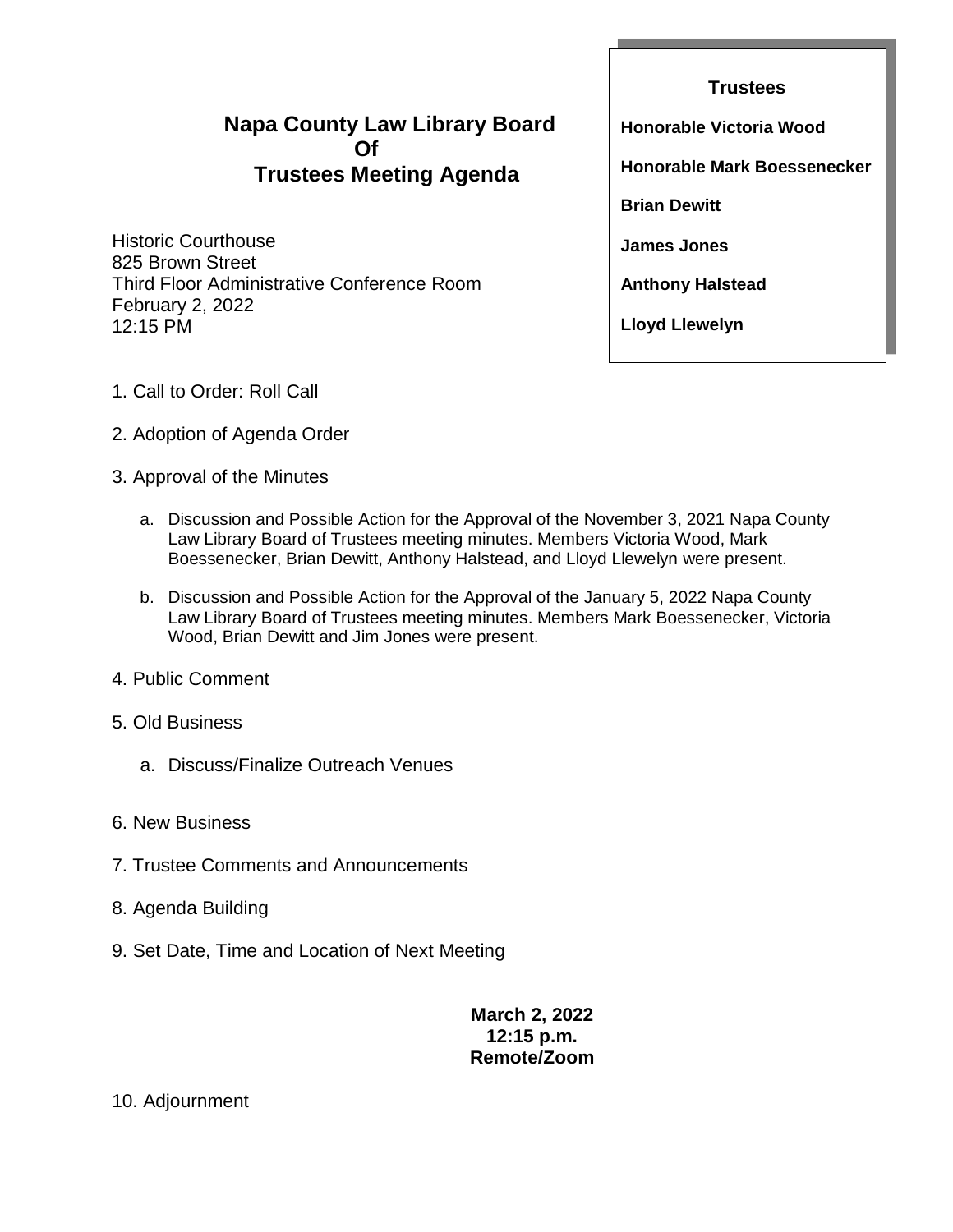Please Note: This meeting will be conducted using the ZOOM App, and can be accessed using the link cited below:

# **Meeting ID: 850 8059 8477**

**Passcode: 846998**

| One tap mobile   US Toll-free: | Dial by your location:    |
|--------------------------------|---------------------------|
| +16699006833,,85080598477#     | 888 788 0099 US Toll-free |
| +13462487799,,85080598477#     | 877 853 5247 US Toll-free |

**Find your local number: <https://countyofnapa.zoom.us/u/keu6NQn4VA>**

**[https://countyofnapa.zoom.us/j/85080598477?pwd=SGVyNmF0L1pPRkYzM](https://countyofnapa.zoom.us/j/85080598477?pwd=SGVyNmF0L1pPRkYzM0dxWFJ1OUE4dz09) [0dxWFJ1OUE4dz09](https://countyofnapa.zoom.us/j/85080598477?pwd=SGVyNmF0L1pPRkYzM0dxWFJ1OUE4dz09)**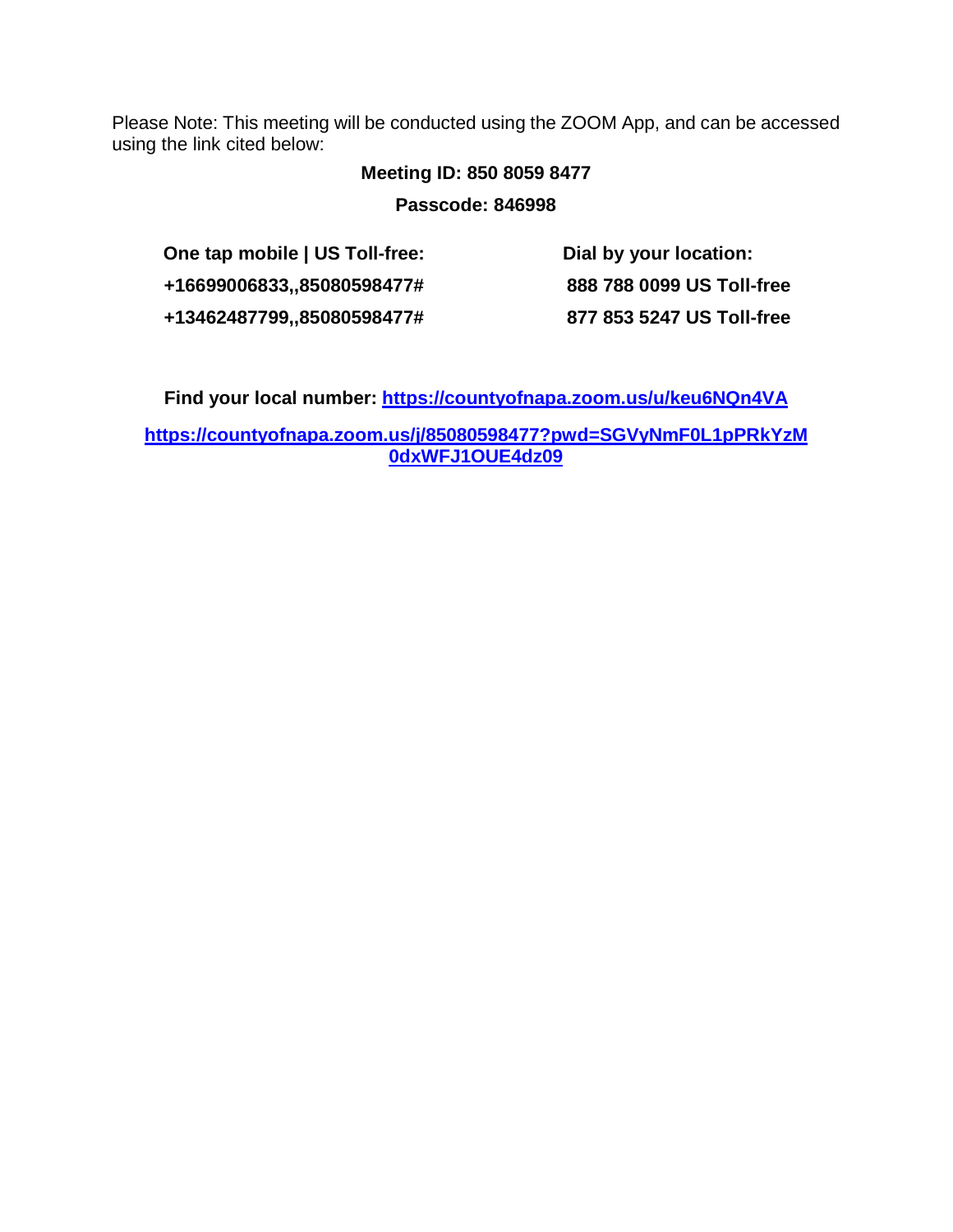# NAPA COUNTY LAW LIBRARY BOARD OF TRUSTEE MINUTES

# January 5, 2022

# Draft Summary of Proceedings

**Prior to roll call, I would like to make clear for the record of this meeting, and it should be reflected in the minutes, that at least a portion of this Napa County Law Library Board of Trustees meeting is conducted pursuant to California Government Code Section 54953 and Governor's Executive Order N-25-20, in that all members are attending by videoconference.**

# **CALL TO ORDER; ROLL CALL**

The Law Library Trustee met on Wednesday, January 5, 2022 via videoconference. The meeting was called to order at 12:18 p.m. with the following trustees present: Mark Boessenecker, Victoria Wood, Brian Dewitt and Jim Jones.

Excused Absence*:* Anthony Halstead and Lloyd Llewelyn

#### **PUBLIC COMMENT:** None

#### **APPROVAL OF THE MINUTES:**

Discussion and Possible Action for the Approval of the November 3, 2021 Napa County Law Library Board of Trustees meeting minutes. Members Victoria Wood, Mark Boessenecker, Brian Dewitt, Anthony Halstead, and Lloyd Llewelyn were present.

Minutes moved to next meeting due to lack of quorum.

#### **OLD BUSINESS:** NONE.

#### **NEW BUSINESS:**

a. Trustee Secretary/ liaison

Motion moved by James Jones and seconded by Victoria Wood to elect Wendy Okada as the new Secretary for the Napa County Law Library Board of Trustees. Motion Passed 4- 0 with Victoria Wood, Mark Boessenecker, Brian Dewitt and James Jones voting yes.

b. Finalize Law Library Survey

Motion moved by Victoria Wood and seconded by Mark Boessenecker to accept the Law Library survey with the correction of one grammatical error. Motion passed 4-0 with Victoria Wood, Mark Boessenecker, Brian Dewitt and James Jones voting yes.

# c. Discuss/Finalize Outreach Venues

Trustees discussed several different ideas for the posting of the law library survey. Such as, notifying members of the Napa County Bar Association, the Napa Valley Register, the Napa County website, and the Self-Help Center. The discussion moved to the next